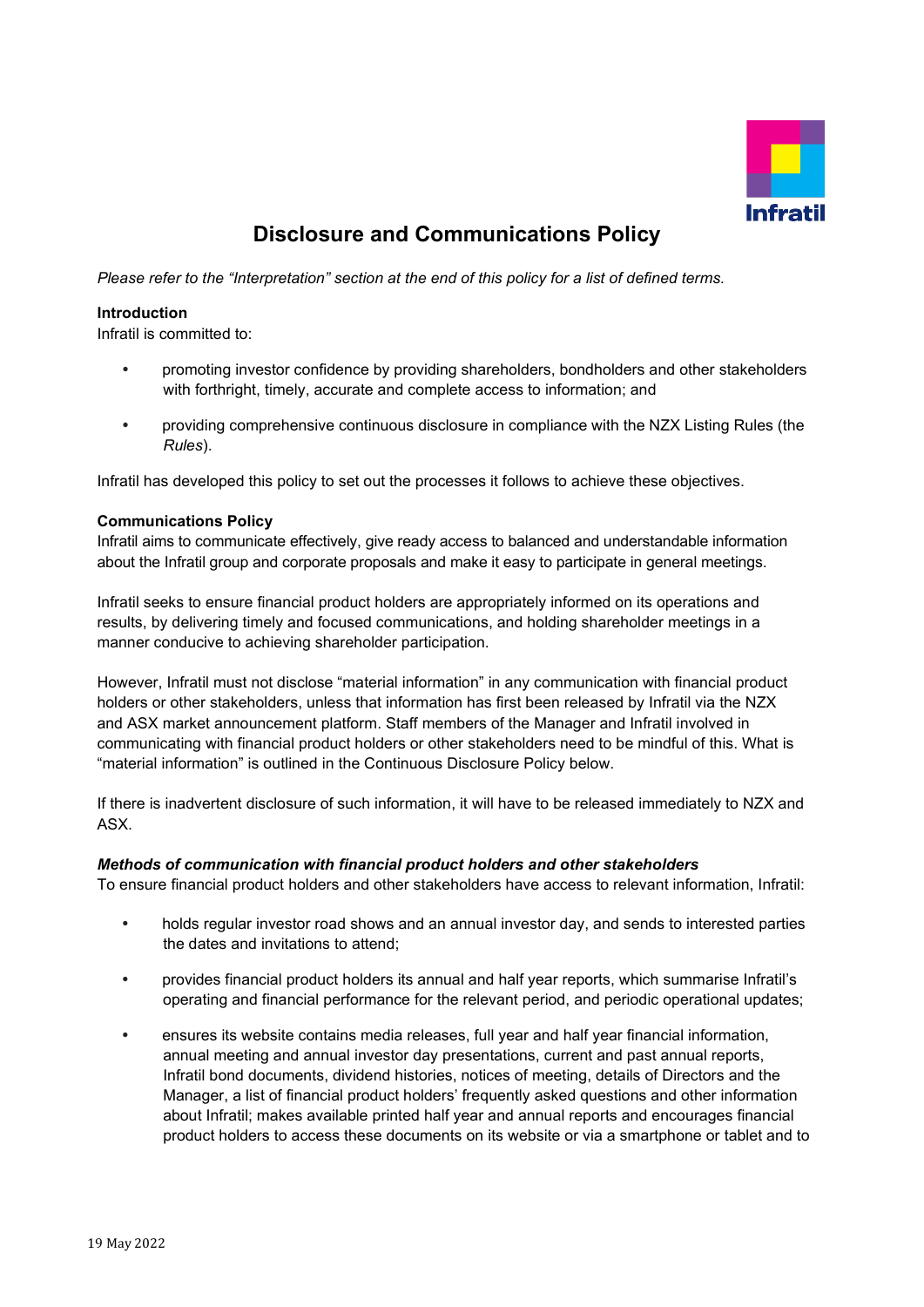receive advice of their availability by email;

- publishes press releases on issues/events that may have material information content that could have an impact on the price of its traded securities and sends email updates to interested stakeholders;
- webcasts its half year and full year results presentations, so that a wide group of interested parties can review and participate in discussions on performance, and advises interested parties of the dates and how to participate in the webcast; and
- provides additional explanatory information where circumstances require, such as explanations of dividend changes and where further explanation may be required by law.

#### *Infratil shareholder meetings*

Shareholder meetings are generally held in a location and at a time which is intended to maximise participation by shareholders (whether as an in person meeting, virtual meeting or hybrid meeting). Where the annual shareholder meeting is held in person, such meetings are typically alternated between Wellington and Auckland.

Full participation of shareholders at annual meetings is encouraged to ensure a high level of accountability and identification with Infratil's strategies and goals. Shareholders have the opportunity to submit questions prior to each annual meeting and the Manager, senior management and auditors are in attendance to assist with providing answers to questions raised by shareholders. Where the shareholder meeting is held in person, there will be an opportunity for informal discussion with Directors, the Manager and senior management for a period after each annual meeting concludes.

## *Preparation and approval of financial product holder communications, market releases and media announcements*

All Infratil financial product holder communications, market releases and media announcements are subject to review by Infratil's Disclosure Officers (i.e. the Chief Executive, Chief Financial Officer and Company Secretary), and information is only released after proper review and reasonable enquiry. Full year and half year results releases are also approved by the Audit and Risk Committee and the Board.

## *Other communications with investors, analysts, media and other third parties*

Infratil must release material information via the NZX and ASX market announcement platforms before it is publicly released via any other medium. Similarly, material information must not be disclosed on a non-confidential basis (i.e. without a written confidentiality arrangement in place) to third parties before it is released to NZX and ASX. If there is inadvertent disclosure of material information on a nonconfidential basis, it will have to be immediately released to NZX and ASX.

To ensure consistency of comment by Infratil, the following roles are the authorised spokespeople of Infratil:

## **Investor and media**

• Chairperson

**enquiries**

- Chief Executive Officer
- 
- Chief Financial Officer
- Capital Markets & Investor Relations
- Finance Director

**Analyst enquiries** • Chairperson

- 
- **Chief Executive Officer**
- Chief Financial Officer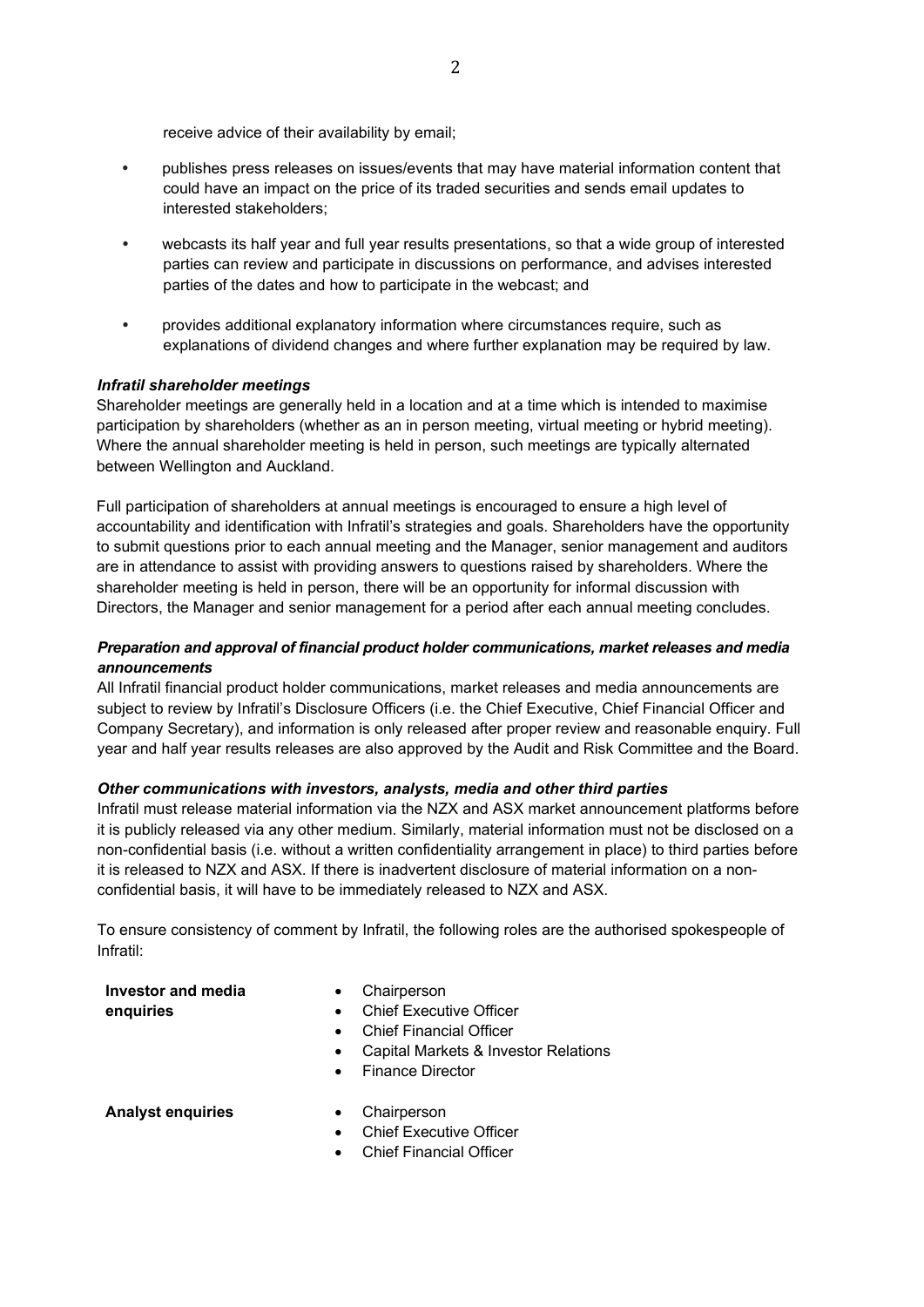- Capital Markets & Investor Relations
- Finance Director

Other persons may be authorised as spokespeople at the discretion of the Chairperson or Chief Executive Officer. All other enquiries may be directed to Infratil in accordance with the contact details set out on Infratil's website, or as otherwise directed by Infratil.

## *New Zealand Shareholders' Association*

Infratil supports the efforts of the New Zealand Shareholders' Association (NZSA) to raise the quality of relations between public companies and their shareholders. Shareholders wishing to learn more about the NZSA can find information on the association's website [www.nzshareholders.co.nz.](file:///C:%5CUsers%5CKelleeC%5CAppData%5CLocal%5CMicrosoft%5CWindows%5CTemporary%20Internet%20Files%5CContent.Outlook%5CAppData%5CLocal%5CMicrosoft%5CWindows%5CTemporary%20Internet%20Files%5CContent.Outlook%5CAppData%5CLocal%5CMicrosoft%5CWindows%5CTemporary%20Internet%20Files%5CContent.Outlook%5CAppData%5CLocal%5CMicrosoft%5CWindows%5CTemporary%20Internet%20Files%5CContent.Outlook%5CAppData%5CLocal%5CMicrosoft%5CWindows%5CTemporary%20Internet%20Files%5CContent.Outlook%5CAppData%5CLocal%5CMicrosoft%5CWindows%5CTemporary%20Internet%20Files%5CContent.Outlook%5CAppData%5CLocal%5CMicrosoft%5CWindows%5CTemporary%20Internet%20Files%5CContent.Outlook%5CCGFCIVNR%5Cwww.nzshareholders.co.nz)[1](#page-2-0)

## **Continuous Disclosure Policy**

Infratil is committed to complying with its continuous disclosure obligations under the Rules.

"Continuous disclosure" is a disclosure framework under the Rules which seeks to ensure the timely release of material information by issuers of listed securities such as Infratil. Unless an exception applies, the framework requires Infratil to release material information to the market promptly and without delay upon becoming aware of it. The release must be via the NZX and ASX market announcement platforms prior to public release via any other medium.

## *Material information - definition*

"Material information" in relation to Infratil is information that:

- is not generally available to the market; and
- relates to Infratil and/or Infratil's quoted shares and/or bonds, rather than to listed issuers or financial products generally; and
- a reasonable person would expect, if it were generally available to the market, to have a material effect on the price of Infratil's quoted shares and/or bonds.

Information is generally available to the market if it has been released as a market announcement, or if investors that commonly invest in Infratil's securities can readily obtain the information (whether by observation, use of expertise, purchase or other means).

Information does not necessarily need to originate from Infratil or an Infratil group member in order to be material; it may originate from a third party.

## *Material information – indicative guidance*

NZX guidance suggests that NZX will generally regard the following as "material" or not:

- a price movement of 10% or more in Infratil's quoted shares or bonds upon the release of information to the market is evidence that that information has had a material effect on the price of those securities;
- a price movement of between 5% and 10% in Infratil's quoted shares or bonds upon the release of information to the market is more likely than not evidence that that information has

<span id="page-2-0"></span><sup>1</sup> While Infratil supports the general aims and objectives of the NZSA, its specific actions and views are not necessarily endorsed by Infratil, or representative of Infratil's views.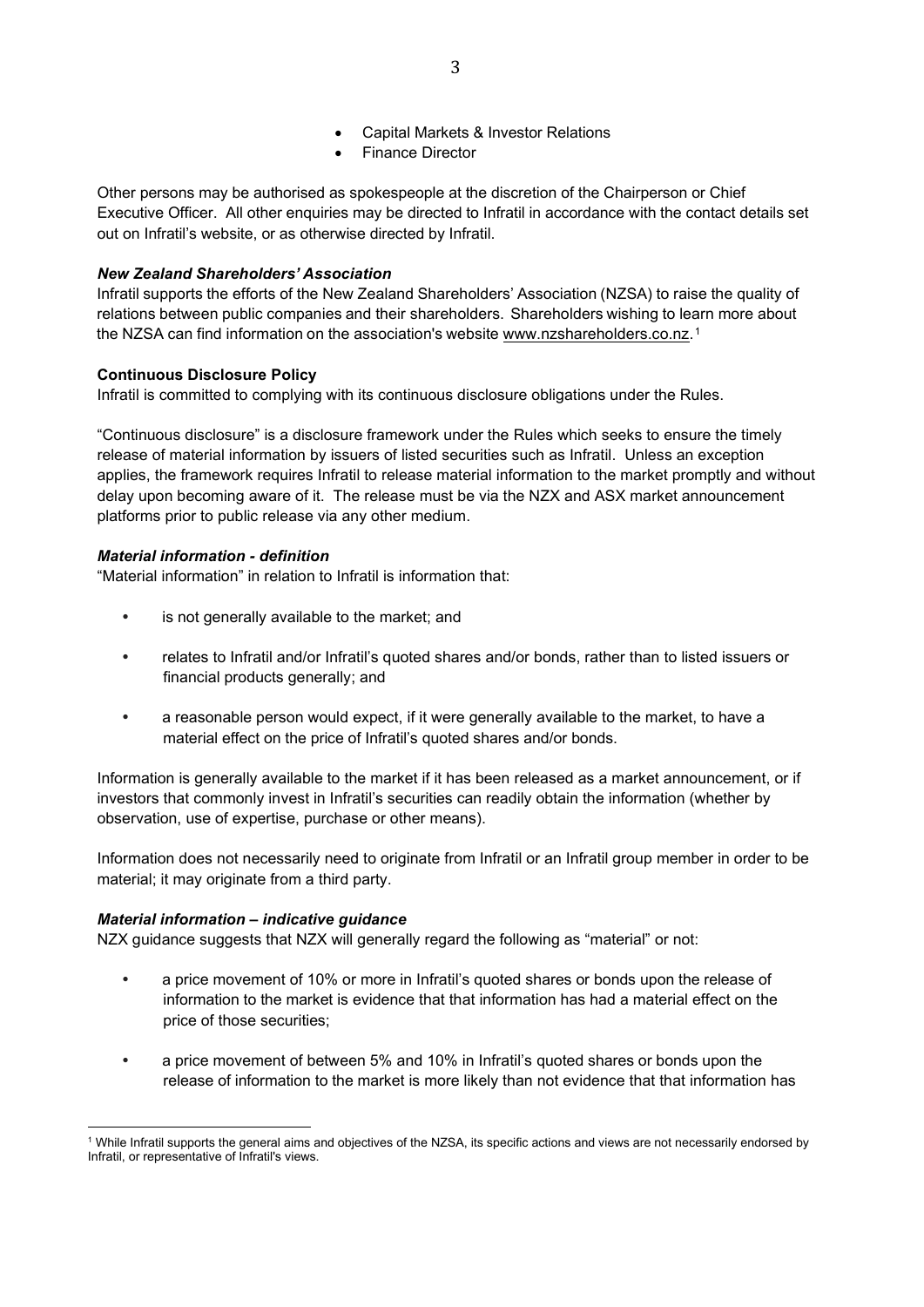had a material effect on the price of those securities; and

• a price movement of 5% or less in Infratil's quoted shares or bonds upon the release of information to the market is evidence that that information has not had a material effect on the price of those securities.

However, this guidance does not alter or replace the definition of "material information" contained in the Rules and outlined above or its application to any particular set of facts. NZX may take a different approach in a particular case.

## *Becoming aware of material information*

Infratil becomes "aware of information" if a Director or senior manager of Infratil has, or ought reasonably to have, come into possession of the information in the course of his or her duties as a Director or senior manager. A "senior manager" is a person who is not a director but occupies a position that allows that person to exercise significant influence over the management or administration of Infratil (for example, the CEO or CFO).

#### *"Safe harbour" provisions - exceptions to continuous disclosure requirement*

There are a number of exceptions to the continuous disclosure rules which, if applicable, permit the non-disclosure of material information. In general, for such an exception to apply:

- one or more of the following must apply:
	- o the release of information would be a breach of law; or
	- o the information concerns an incomplete proposal or negotiation; or
	- $\circ$  the information comprises matters of supposition or is insufficiently definite to warrant disclosure; or
	- $\circ$  the information is generated for the internal management purposes of Infratil; or
	- o the information is a trade secret; and
- the information in question must be, and remain, confidential (i.e. not be in the public domain); and
	- a reasonable person would not expect the information to be disclosed.

#### *Analyst forecasts and reports*

Infratil will survey broking analyst's financial and key operating metric forecasts in order to form a view as to market expectations in relation to Infratil's performance.

Any Infratil comment on analyst reports and forecasts will be restricted to information that Infratil has publicly issued and other information that is in the public domain. Infratil will generally comment on publicly issued information and Infratil statements only to correct factual errors.

If Infratil becomes aware that in general the market's earnings projections materially differ from its own estimates, Infratil may consider it appropriate to issue an earnings guidance or other statement.

## *Confirmation*